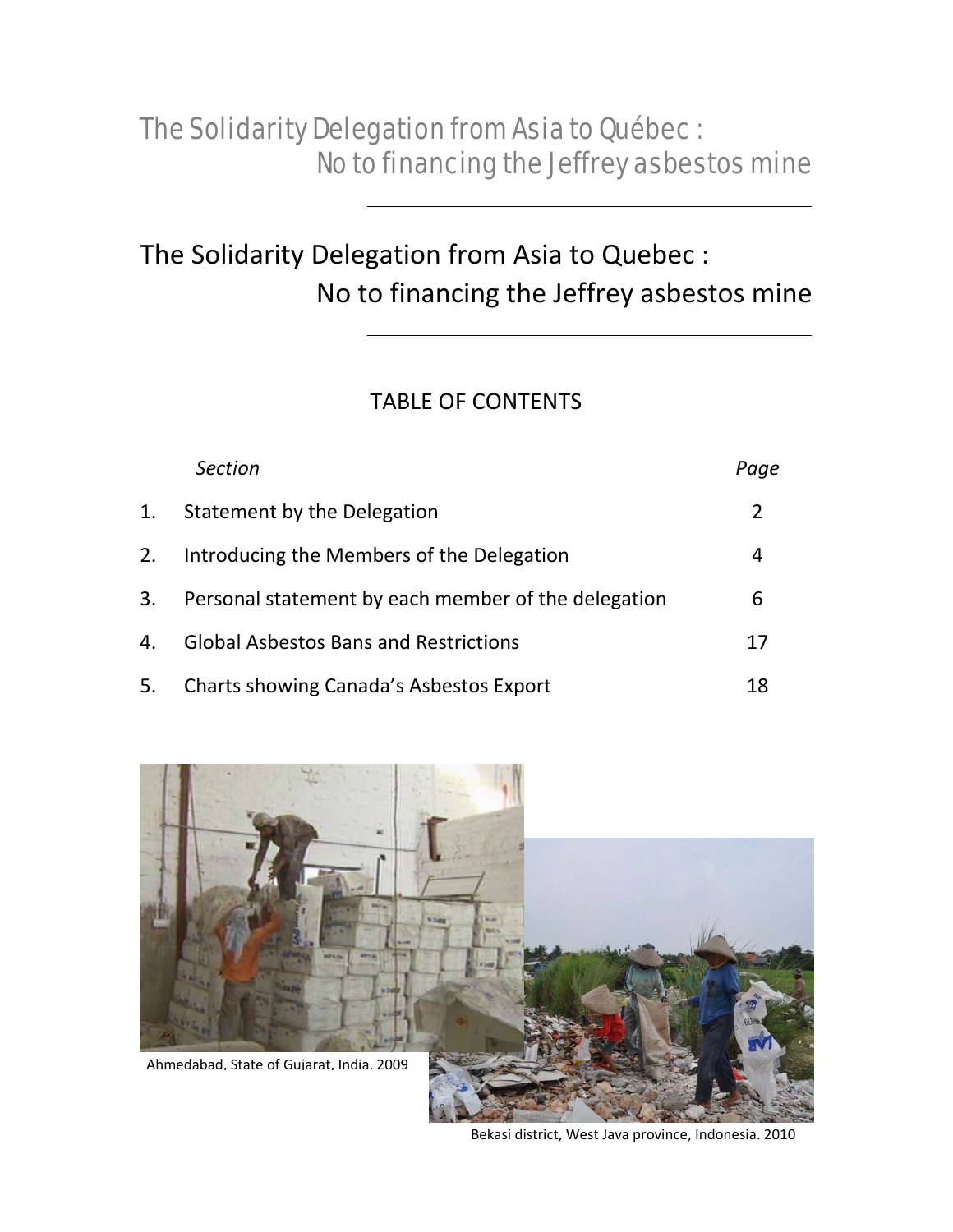## **Asia calls on Québec: Stop the New Asbestos Mine**

### *A statement by the delegation from Asia to Québec*

We are here today representing asbestos victims, trade unions and health organizations in Asia. We are horrified by the plans of the Government of Québec to provide a \$58 million loan guarantee to develop new asbestos mine. It has been predicted that if this project goes ahead, the new Jeffrey mine will produce over 5 million tonnes of asbestos in the next quarter century.

This asbestos won't be used in Québec or anywhere in Canada – Canadian citizens do not want to risk hazardous exposures to asbestos and they are right not to do so. No human being should be subjected to such dangers. The likely destination for these asbestos shipments is Asian countries, a fact which we view as morally indefensible as well as racist. Is the life of a worker in Mumbai worth less than that of a worker in Québec?

Around the world, asbestos is killing one person every 5 minutes.<sup>1</sup> The International Labor Organization estimates that there are more than 100,000 asbestos-related deaths every year. The World Health Organization believes the death toll is higher and that future fatalities will escalate due to ongoing hazardous exposures. Epidemics of asbestos‐related diseases have been documented in countries such as the UK, France, Australia, Italy and the U.S. Similar epidemics are emerging in Japan and Korea; in both countries, the scandal caused by the asbestos deaths of workers and residents who lived near asbestos mines or asbestos‐consuming factories has been widely reported.

In most asbestos‐consuming countries in Asia, the epidemic of asbestos‐related diseases remains largely invisible. Asbestosis and cancer victims are dying without proper diagnoses and treatment (their illnesses are often misdiagnosed); in most Asian countries, the injured are unable to obtain financial support or compensation. We know that many asbestos victims in this region worked with asbestos from Québec. In fact, Asian countries remain the most important customers for Québec asbestos exporters. We are in no doubt that the owners of the new Jeffrey asbestos mine intend to ship the

 $\overline{a}$ 

<sup>&</sup>lt;sup>1</sup> See Asbestos Policies of International Agencies and Organizations, page 9-11.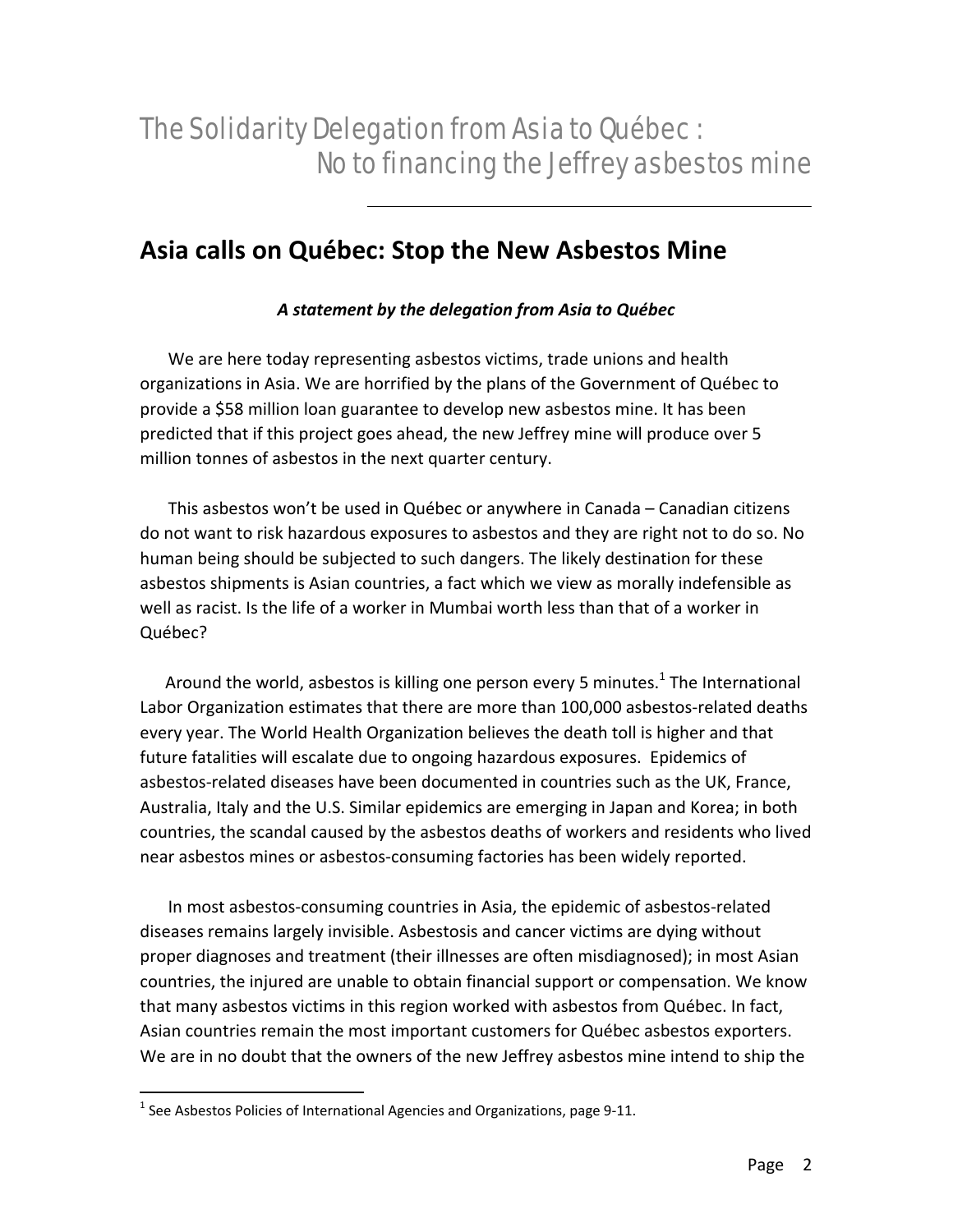majority of annual production to Asian destinations: more money for the anonymous international investors, more pollution and environmental exposure for Québec citizens and more asbestos deaths for Asia.

How many dead Asians are enough for the Québec Government to accept that this indefensible trade has to end? Every human being has the right to work and live in a healthy environment. Are the tragic repercussions of asbestos exposures in Asia and elsewhere of less significance than a few hundred jobs in Québec?

Asbestos industry propagandists assure people in Québec that asbestos can be used safely under controlled conditions. Yet, research in Québec has proved conclusively that such conditions do not exist in Québec workplaces<sup>2</sup> They most certainly do not exist in India, Thailand, Indonesia or the Philippines. For many years Québec's asbestos lobby has, by means of aggression and deception, prevented the truth about asbestos from being told. This taboo has been broken by Québec's own medical doctors and health professionals, who have challenged the Québec Government to stop the mining and export of asbestos. We thank them for their integrity and courage.

At this critical moment when the asbestos industry wants to launch another generation of asbestos disease, we have come in person to make a direct, human appeal to the citizens of Québec. We are confident that once they are aware of the tragic asbestos reality which exists in Asia, they will put pressure on their Government to STOP THE MINE.

> On behalf of the delegation from Asia to Québec Coordinator of the Asian Ban Asbestos Network (A‐BAN) Sugio FURUYA (Mr.)

Superfeyan

 $\overline{a}$ 

<sup>2</sup> *Project provincial amiante* http://www.santepub‐mtl.qc.ca/Publication/pdftravail/projetamiante.pdf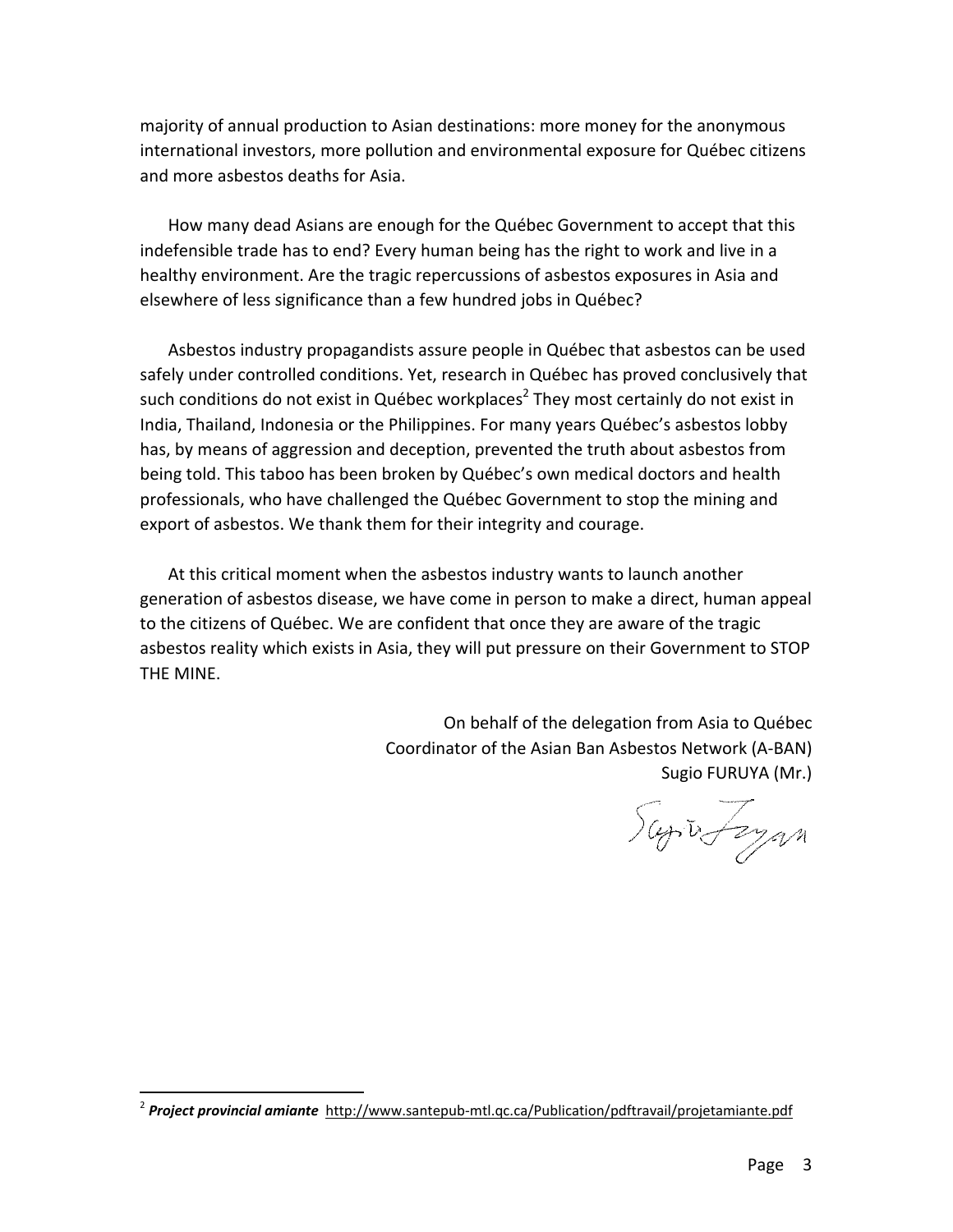### **Introducing the Members of the Delegation from Asia**

#### **Japan**

**Sugio Furuya** is the Secretary General of the Japan Occupational Safety and Health Resource Center, a founding member of the Ban Asbestos Network of Japan (BANJAN). He has been active in the Japanese campaign to ban asbestos and obtain justice for asbestos victims for over 20 years.

**Kazumi Yoshizaki** The appalling and unnecessary asbestos death of her beloved father, spurred Ms Yoshizaki to campaign for a worldwide ban on asbestos. She is an active member of the Japan Association of Mesothelioma and Asbestos‐related Disease Victims and their Families.

#### **India**

**Anup Srivasta** is the Education Officer for South Asia for the global trade union federation: Building and Woodworkers International. He has worked, in particular, to inform construction workers about the risks of building products that contain asbestos since in many countries, including Canada, construction workers have high levels of asbestos‐related disease.

**Omana George** is a Program Coordinator at the Asia Monitor Resource Centre (AMRC), a well‐ known civil society organization that has been promoting workers' rights in Asia for over 30 years. She has been involved in campaigns to achieve a ban on asbestos in India, Indonesia and the Philippines.

#### **Indonesia**

**Muchamad Darisman** is a community activist from the Local Initiative for Occupational Health & Safety Network (LION) in Bandung, Indonesia. He has been part of a joint Indonesian‐Japanese‐ Korean task force investigating hazardous asbestos exposures to workers and members of the public in Indonesia for 3 years. During this time, he has interviewed scores of at‐risk individuals, photographed multiple examples of asbestos contamination and participated in scientific research.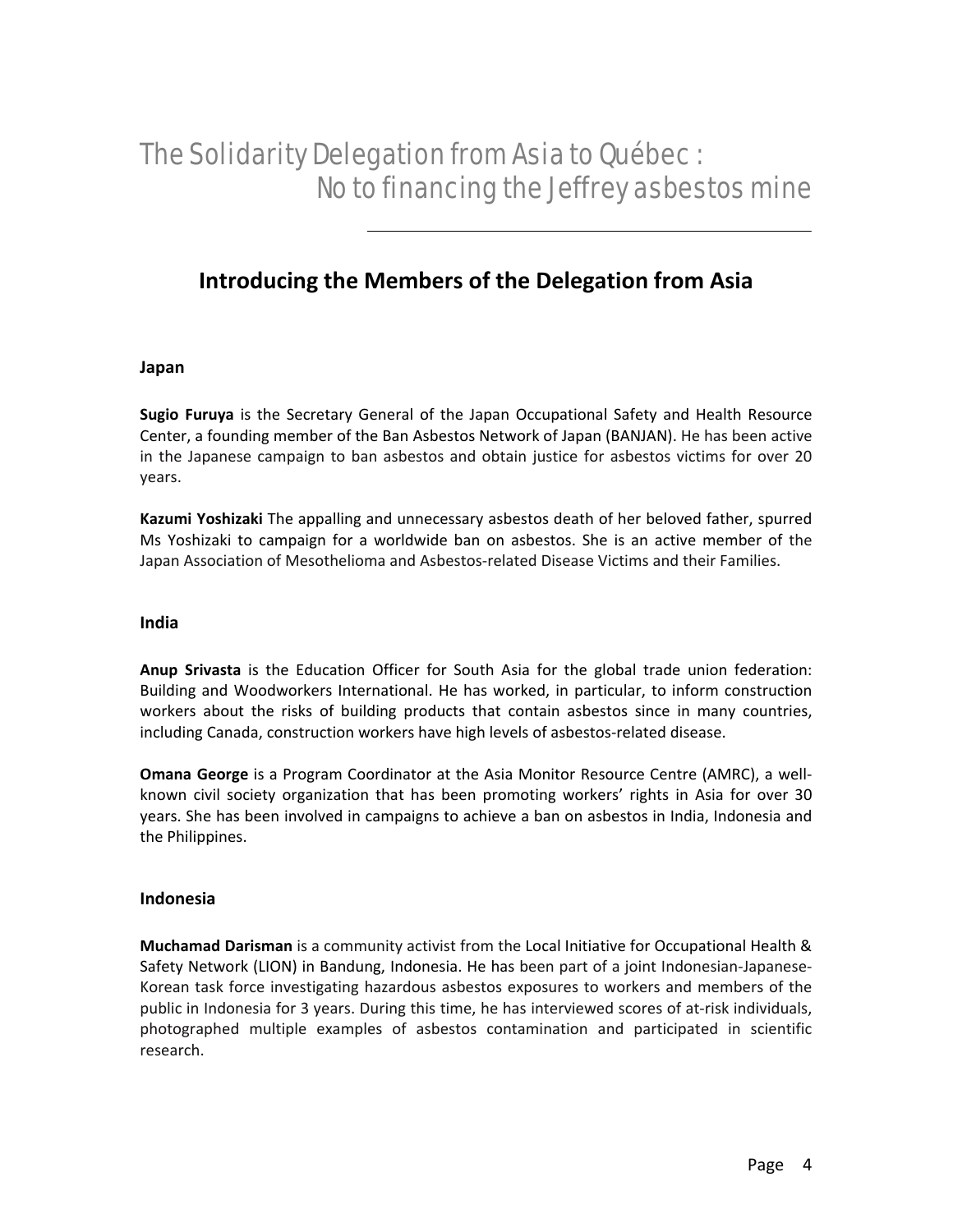#### **Korea**

**Ye‐yong Choi** is the Executive Director of the Ban Asbestos Network Korea (BANKO), and a Director of the Asian Citizen's Center for Environment and Health, a member group of Friends of the Earth Korea. He has been researching asbestos issues in terms of 'international transfers of asbestos industry' in Asia and Europe for some years.

**Jeong‐rim LEE** was diagnosed with malignant pleural and peritoneal mesothelioma in 2006. She has no asbestos-related work history but had the misfortune to live near Korea's 2<sup>nd</sup> largest factory producing asbestos‐cement material. She is the mother of two children and a member of the Korean Asbestos Victims' Network.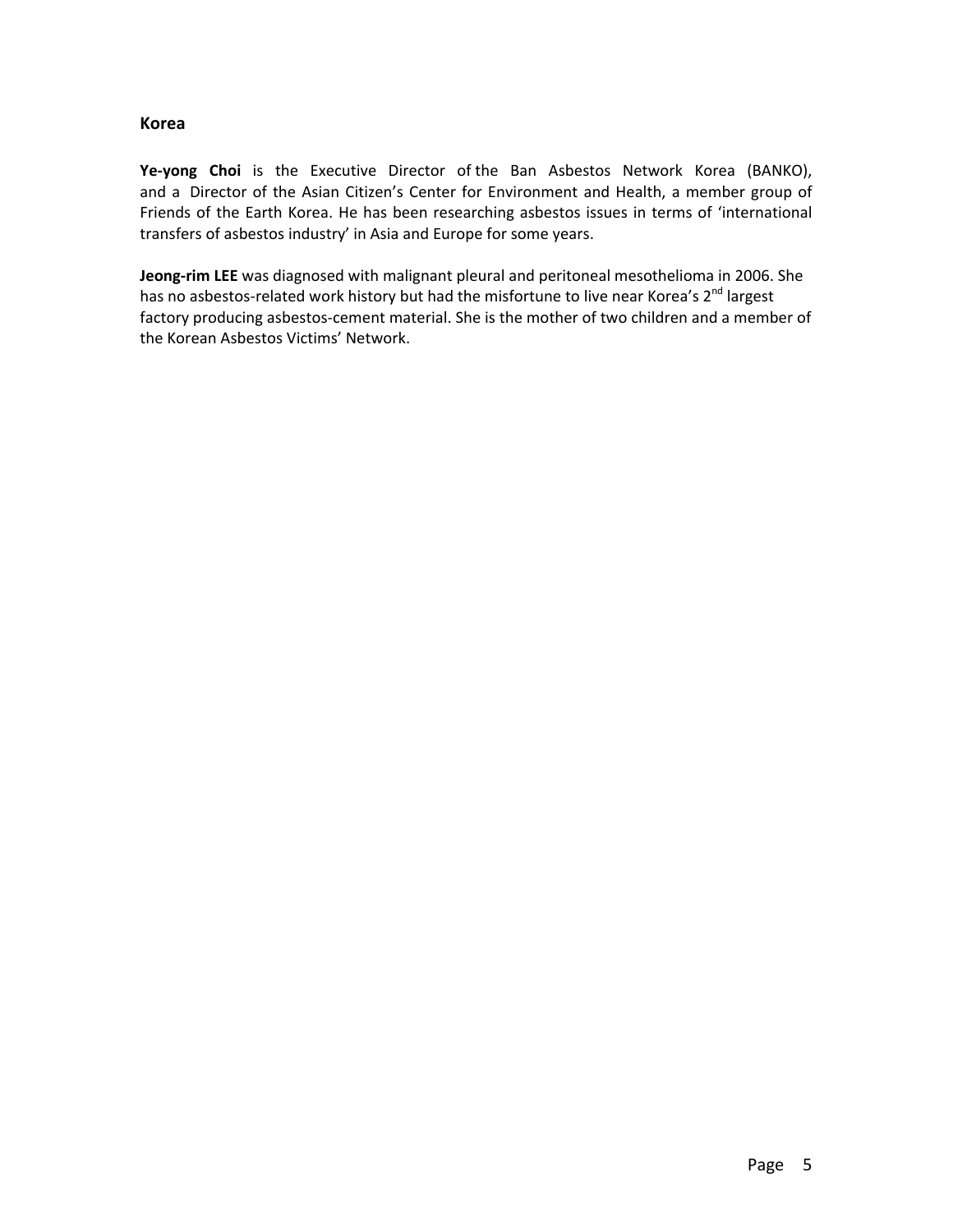### **Statement by Sugio Furuya**

Thank you for coming. I am sure you have many questions as to why we have come such a distance in order to talk directly to you.

This has never happened before: that the people from the countries where Québec's asbestos is sent have asked to be heard by the people of Québec.

We are here because we are gravely concerned about the possibility of a new asbestos mine being built in Québec. The consortium of international investors has asked the Québec government to give a \$58 million loan guarantee in order to open this mine. If this project goes ahead, the new Jeffrey mine will produce over 5 million tonnes of asbestos over the next quarter century.

This asbestos won't be used in Québec or anywhere in Canada – Canadian citizens do not want to risk hazardous exposures to asbestos and they are right not to do so. No human being should be subjected to such dangers. The likely destination for these asbestos shipments is Asian countries, a fact which we view as morally indefensible as well as racist. Is the life of a worker in Mumbai worth less than that of a worker in Québec?

At this critical moment when the asbestos industry is poised to launch a new generation of asbestos disease, we have come here to appeal directly to the people of Quebec. We are confident that once they are aware of the tragic asbestos reality which exists in Asian countries, they will put pressure on their Government to **STOP THE MINE.**

Our delegation includes a trade unionist from India, a Korean victim of asbestos, a bereaved Japanese family member, and representatives of Asian groups concerned with occupational health, public safety and environmental contamination.

In order to save time, I will not introduce each member of the delegation to you; please refer to the relevant section in the press dossier for details about each person.

I now invite my colleagues to speak. The floor will then be thrown open for questions.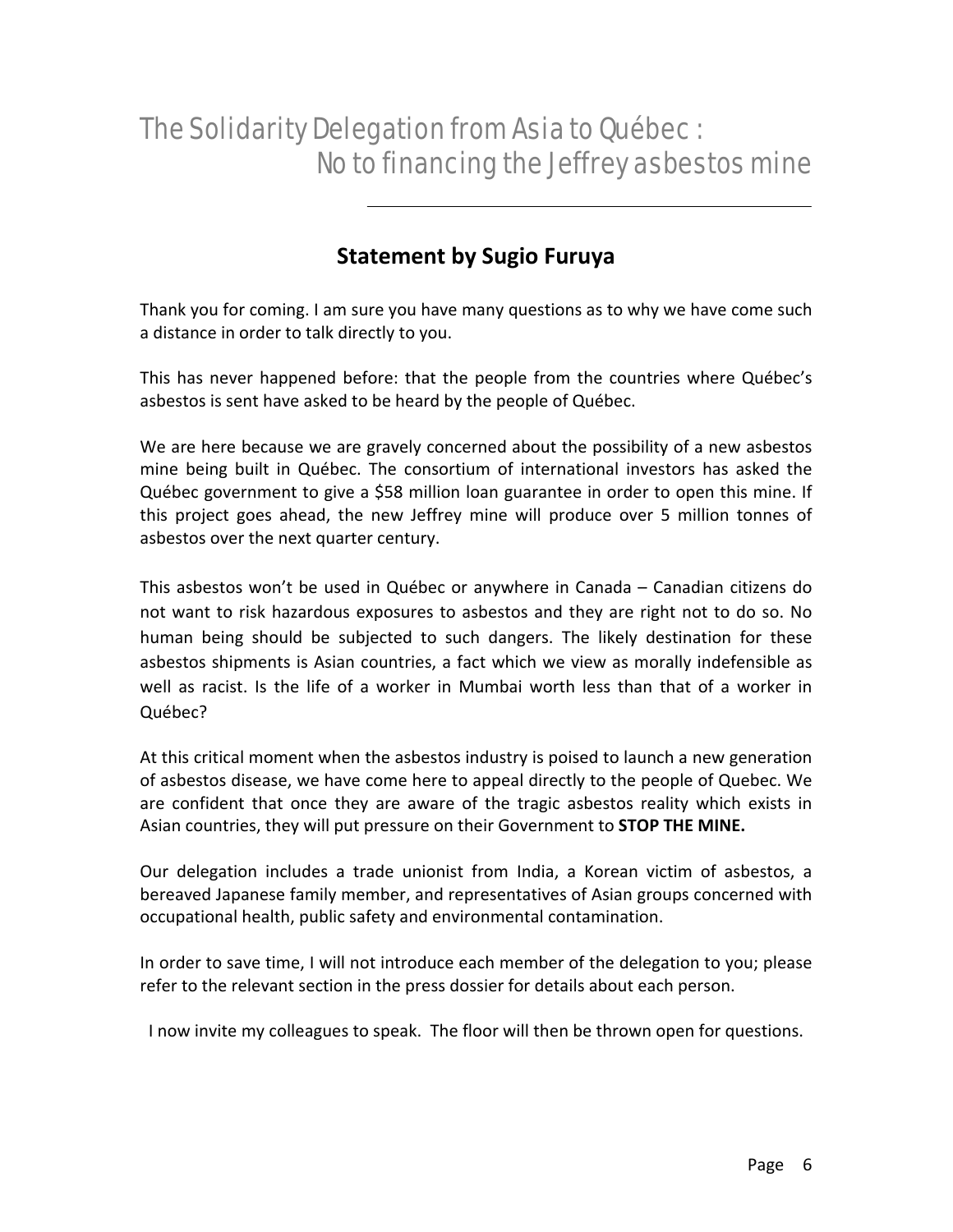### **Statement by Kazumi Yoshizaki**

My name is Kazumi Yoshizaki. I am a member of Japan's asbestos victims group. I lost my father to pleural mesothelioma in 2005. He worked for a transportation company, and was exposed to asbestos between 1969 and 1971 when he was in charge of transportation of asbestos imported. He died at the age of 67.

When I heard about Jeffery Mine, I felt really surprised, because I thought Canada was an environment conscious country. My simple question is why the Quebec government encourages asbestos industry to mine and export deadly asbestos to Asian countries although asbestos is hazardous to health and it is a carcinogen. I do not think it is feasible that asbestos can be used safely anywhere in the world. It is obvious that the only way to prevent asbestos‐related diseases is to avoid asbestos exposure. Once asbestos fibers are inhaled, they remain in people's bodies forever. That is why people must stop using asbestos globally as soon as possible.

I know how horrible asbestos is. Asbestos fibers sneaked into my father's lungs silently, stayed there for many years and suddenly rampaged. Asbestos caused him physical and mental pain. It took happiness, future, dream, hope, and stable mental state from him. It took everything from him. In the end, it took his life. While he was suffering from mesothelioma, I always felt terribly depressed. It is the most painful experience I have ever had. I am still in deep grief.

Everyone knows that nothing is more precious than human life. Please don't mine asbestos! Please don't spread asbestos fibers in the air! No more asbestos victims! It is time people worked on a global ban on asbestos.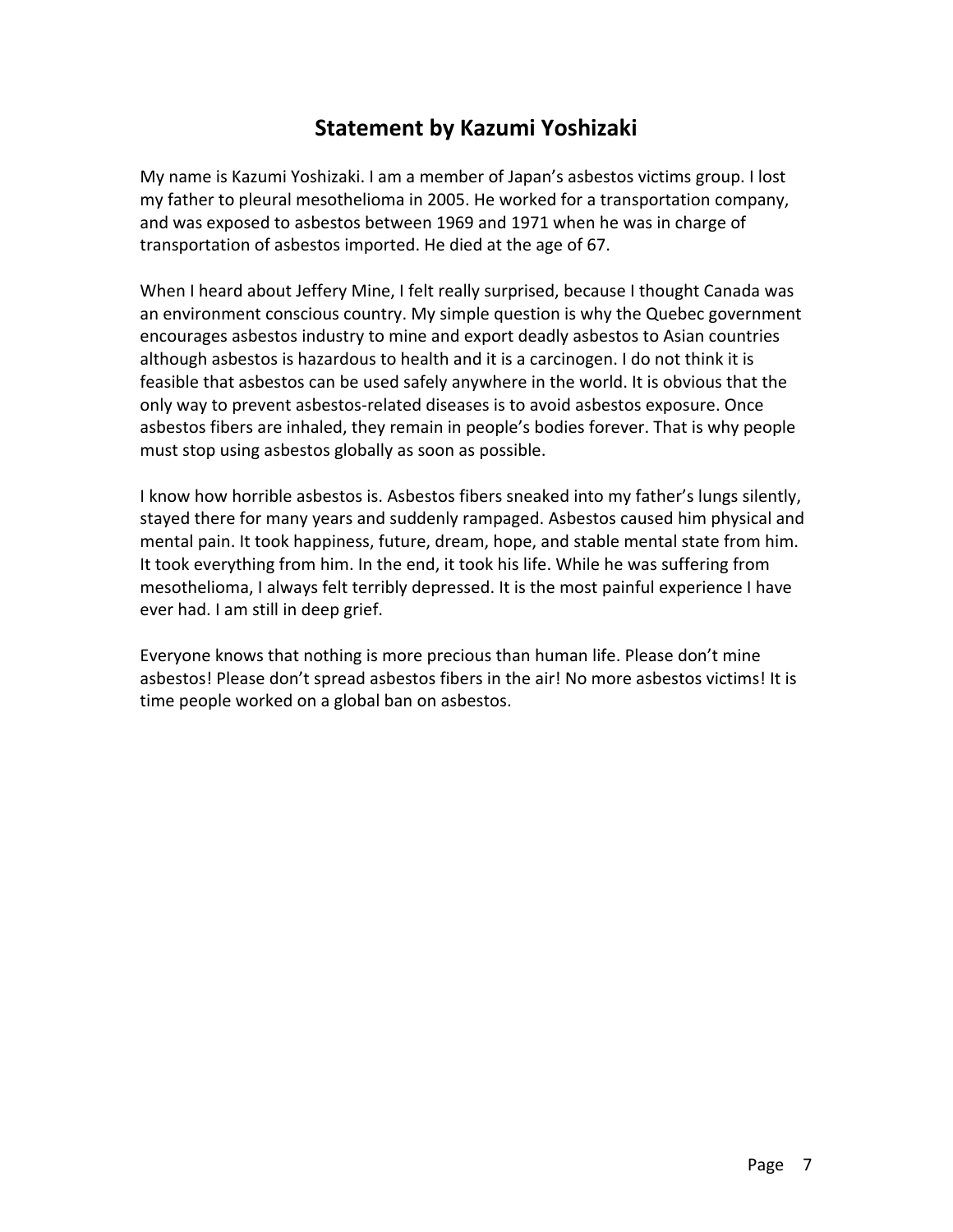### **Statement by Anup Srivastava**

I am here today representing the Building and Woodworkers International, as well as Indian trade unions. I bring you greetings from the world trade union movement.

The International Trade Union Confederation, which represents 175 million workers in 151 countries, is campaigning for a global ban on asbestos. Asbestos kills at least 300 people every day. Many are construction workers who are exposed to asbestos fibres when they repair or demolish buildings.

The asbestos industry and Premier Charest claim that chrysotile asbestos can be safely used. No reputable medical organization in Quebec, Canada or the world supports this view.

Numerous Quebec medical and health organizations have challenged Premier Charest to stop denying the clear science that chrysotile asbestos causes cancers, mesothelioma and asbestosis. They have challenged Premier Charest to end his morally and medically indefensible policy exporting asbestos to our countries.

We express our respect and gratitude to them for speaking the truth  $-$  in this case a very inconvenient truth – which contradicts the message from powerful vested interests.

Trade unions in India have directly appealed to Québec to end its export of asbestos. When Premier Charest was in India earlier this year, he refused our request for a meeting.

At this urgent moment, we decided to come to Quebec to again ask Premier Charest to listen to us and also to make a direct, personal appeal to you – our brothers and sisters in Québec. Please help us. We need your solidarity and support. Please tell your government not to finance the export of asbestos disease to the developing world.

Please use the \$58 million to create alternative economic initiatives and to assist the remaining 250 Jeffrey asbestos miners.

We ask you to stand beside us in this struggle and tell your Government that it is not right for a worker on a construction site in Mumbai or in a brake lining factory in Jakarta to receive hazardous exposures to asbestos. Such exposures are illegal in Québec. Indeed millions of dollars are being spent to decontaminate asbestos‐riddled buildings, schools and hospitals in Québec. We are happy to know that people in Québec are being protected from asbestos harm.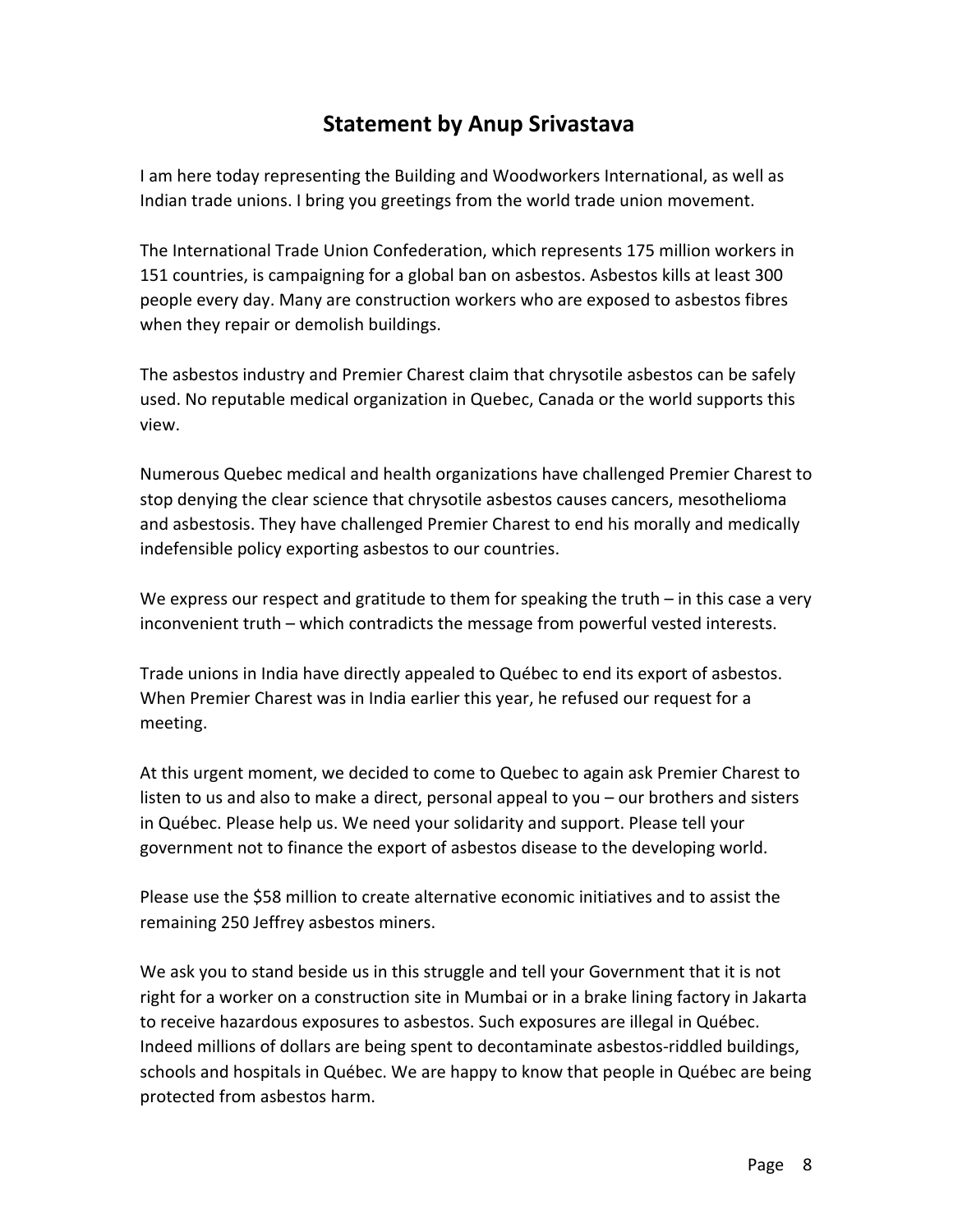Do we not have the same right to live and work in a healthy environment? How can your Government justify sending asbestos to India, when it is paying millions of dollars to remove it from buildings in Québec? Do our lives count for less than yours? Do our children's lives mean nothing to Premier Charest and his Government?

Please hear our appeal. You are our last hope. We know that the people of Québec are capable of great compassion and generosity. Your struggles have been many and yet you succeeded in preserving your proud culture, vibrant language and valued traditions. We ask you to stand together with us in our struggle to protect human life in India and throughout Asia. **Please STOP THE MINE.**

Our venerated leader Mahatma Gandhi listed commerce without morality, science without humanity and politics without principle among the deadly sins. There is no doubt that these sins and others have been committed by people intent on selling deadly asbestos to Indian consumers. We urge the people of Québec, as mothers and fathers, daughters and sons, consumers, citizens and voters, to speak out on this issue. Enough life has been sacrificed in the pursuit of the asbestos dollar. Let it end here.

### **Please STOP THE MINE**.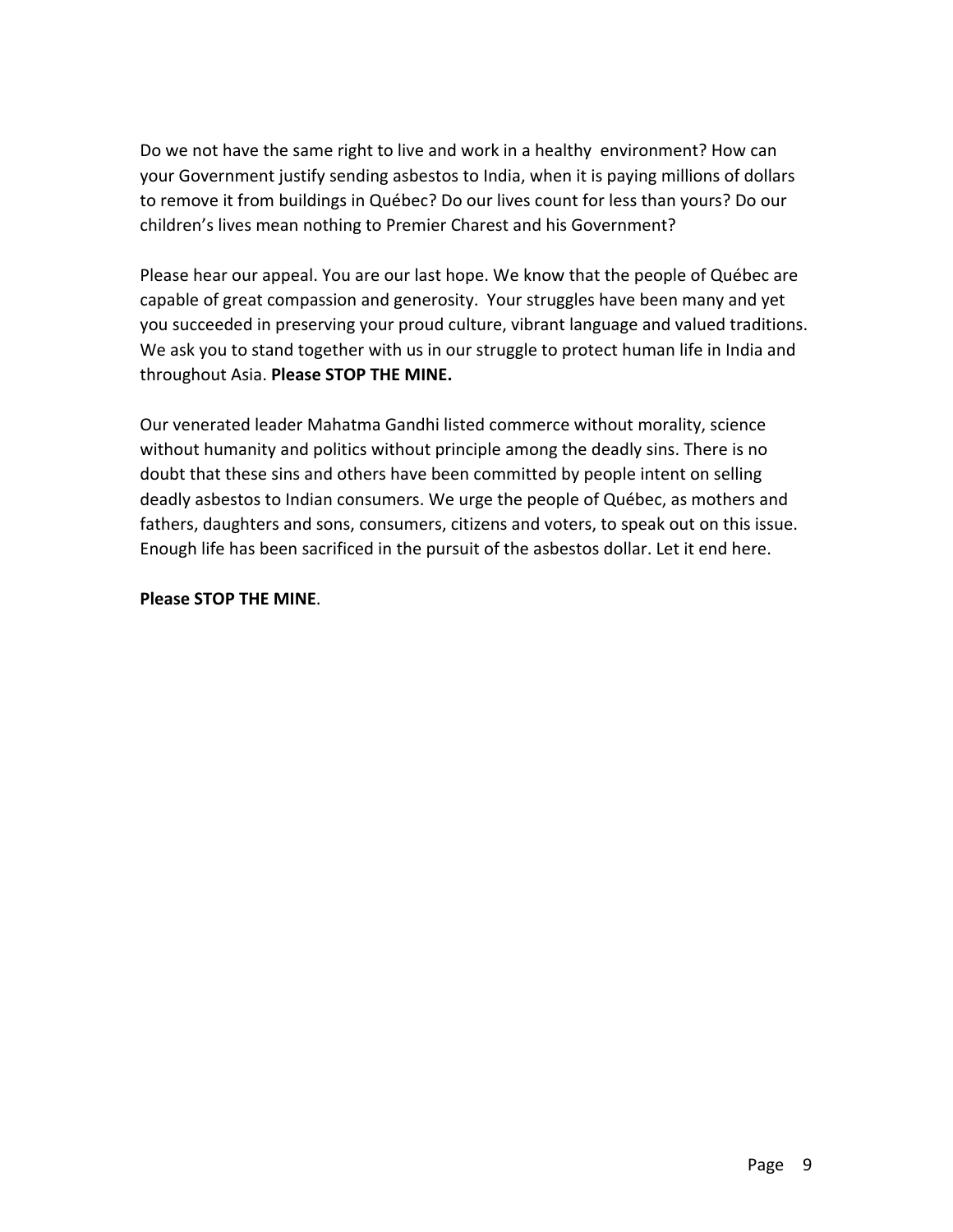### **Statement by Omana George**

We are representing millions of people who do not have political or economic power; people who are being exposed to harm every time asbestos‐cement roofing is cut with a saw or is broken in a storm; every time a child is playing amongst broken pieces of asbestos‐cement; every time a family uses a broken piece of asbestos‐cement roofing for their home.

These people have NO protection of any kind. They may not have even heard the word asbestos. But that doesn't stop asbestos from killing them.

The government of Québec, the Chrysotile Institute and Mr Chadha see asbestos as a profitable investment. They never speak about 99% of the life of asbestos. They never speak of the harm to health once the asbestos-containing products leave the factory and are out in the world. Please note that chrysotile asbestos represents 95% of all the asbestos ever sold and 100% of the asbestos market today.

95% of asbestos Québec exports is used for asbestos‐cement construction products, such as roofing or pipes. The asbestos industry itself admits that drilling or sawing chrysotile asbestos‐cement products is dangerous to health.

They do not say, however, how they prevent this from happening. They simply choose not to talk about it.

The World Health Organization (WHO), on the other hand, does talk about it. It expresses particular concern about use of asbestos‐cement in the construction industry "because the workforce is large, it is difficult to control exposure, and in‐place materials have the potential to deteriorate and pose a risk to those carrying out alterations, maintenance and demolition."<sup>3</sup>

The WHO is concerned. Why isn't Premier Charest concerned? Why isn't Mr Chadha concerned? Do they simply not care?

Another piece of nonsensical propaganda: Premier Charest, the asbestos industry and Mr Chadha claim that chrystotile asbestos is not a danger because it is bonded with cement and so no fibres can be released into the air.

I understand you here, in a first‐world city, have experienced problems at the Montreal Olympic stadium with deteriorating cement. As the WHO says, "In many cases cement matrix containing asbestos does not remain intact during its useful life."

 $\overline{a}$  $3$  http://whqlibdoc.who.int/hq/2006/WHO\_SDE\_OEH\_06.03\_eng.pdf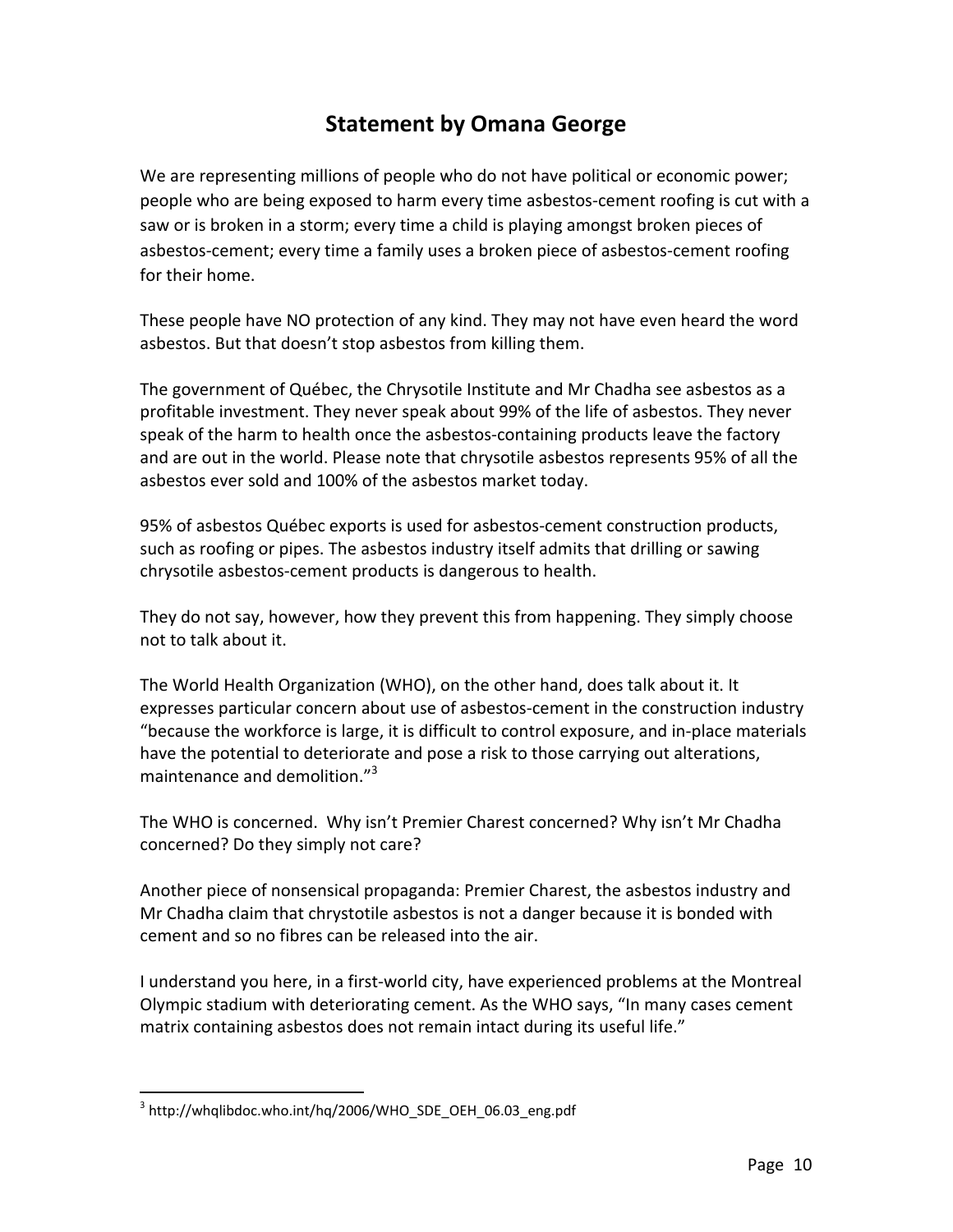Asbestos‐cement materials certainly do not stay intact when an earthquake, a tsunami, or a hurricane occurs in our countries.

We are very disappointed that Premier Charest will not meet with us. We will be meeting instead with Minister of Economic Development, Clément Gignac.

We note that Minister Gignac is an enthusiastic supporter of the asbestos industry and has expressed his hope that his government will give the anonymous consortium of foreign investors the \$58 million financing it wants.

We note that Minister Gignac rejected the request of the Canadian Cancer Society to not fund the Jeffrey mine. The Canadian Cancer Society, Just like the Quebec Medical Association and all of Québec's health experts said that financing the mine will spread an epidemic of asbestos disease in the developing world.

Mr Gignac did not listen. Will he listen to us?

What is blatantly obvious is that the Québec minister of health, Yves Bolduc, is not speaking up for public health. How can a Minister of Health reject the advice of all of Québec's medical and public health authorities and have any credibility? Instead of defending health, Minister Bolduc is defending the interests of the asbestos industry.

In our opinion, this is a dishonourable betrayal of his duties.

The government has asked local mayors and politicians in the Asbestos area, who are, of course, strong supporters of the asbestos industry, to provide a medical opinion on whether Quebec's asbestos can be safely used in our countries. What medical expertise do they have? What do they know of our countries? What do they know about the lives of workers in India?

We are sure that these mayors and local politicians are fine people. But it is absurd and offensive that they, behind closed doors are making decisions about our lives, when they have zero expertise and zero knowledge about our lives. Are we not allowed to speak for ourselves? Is this the new colonialism where people in our country are harmed but are not heard? We consider this to be disrespectful and racist.

If Premier Charest is genuinely concerned about how Québec asbestos is being used overseas, then he is morally obliged to listen to Québec's medical experts and ourselves, not to a closed‐door political asbestos love‐fest.

We are here to appeal to Premier Charest: Do the right thing, even if it is politically difficult. That is the test of a leader. Do not bring dishonour on Quebec. Do not finance the Jeffrey mine.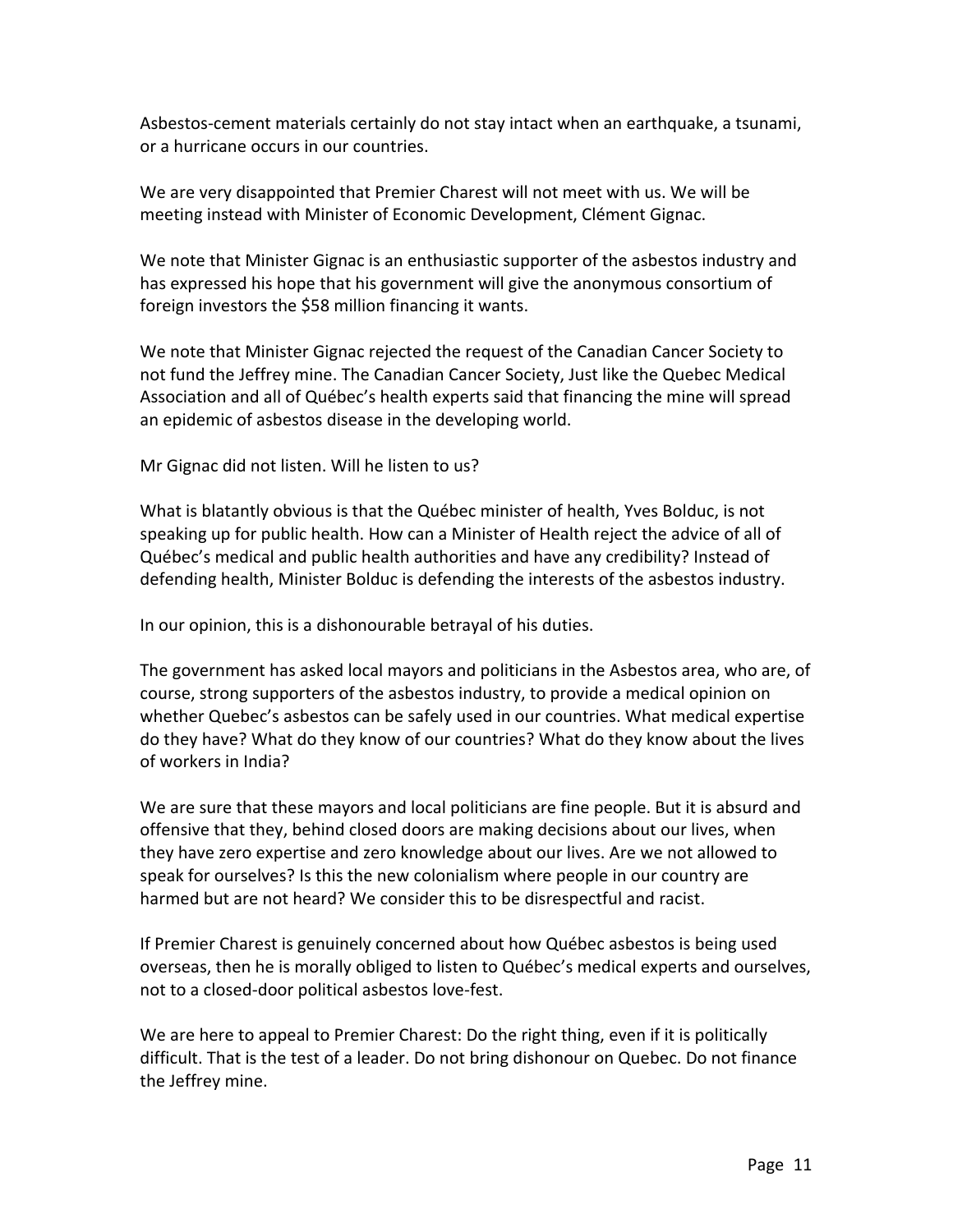### **Statement by Machamad Darisman**

We, as public health activists, are making progress in Asia and around the world to stop the use of asbestos. That is the good news. But the bad news is that our efforts are being hindered on every front by the Québec government and the Québec asbestos industry.

In order to protect the profits of the asbestos industry, they have interfered in country after country.

- They put pressure on the governments of Thailand and Korea not to require warning labels on sacks of asbestos;
- They lobbied the Japanese government not to ban asbestos;
- They continually organize asbestos propaganda seminars in my country and around the world with industry‐funded speakers. They refuse to allow any independent, reputable scientist to speak;
- They threatened the government of South Africa with trade sanctions if it banned asbestos;
- On behalf of the Québec asbestos industry, Prime Minister Jean Chrétien phoned the President of Chile in 2001 to pressure him to withdraw legislation to ban asbestos.
- In Mexico and Brazil, they have funded lobbyists to defeat efforts to ban asbestos

This interference by Québec to impede public health progess in our countries is indefensible.

Québec is, in fact, a leading propagandist for asbestos in the developing world. This is shameful conduct.

Industrialized countries, such as Quebec, the United States, Europe, and Australia, have all banned asbestos – either through a legal ban or a virtual ban – in order to protect your citizens from harm. Please note that when we talk about asbestos today, we are talking about chrysotile asbestos, which represents 100% of the global asbestos trade and 95% of all asbestos ever sold.

Because industrialized countries refuse to use asbestos, the Jeffrey mine, if it goes ahead, will ship ALL its asbestos to Asia<sup>4</sup>. None of it will be used in Quebec.

Much of this asbestos will come to my country, Indonesia, where hazardous asbestos exposures endanger the lives of workers as well as members of the public. A few

 $\overline{a}$ 

<sup>4</sup> Industrial Minerals, December 1, 2010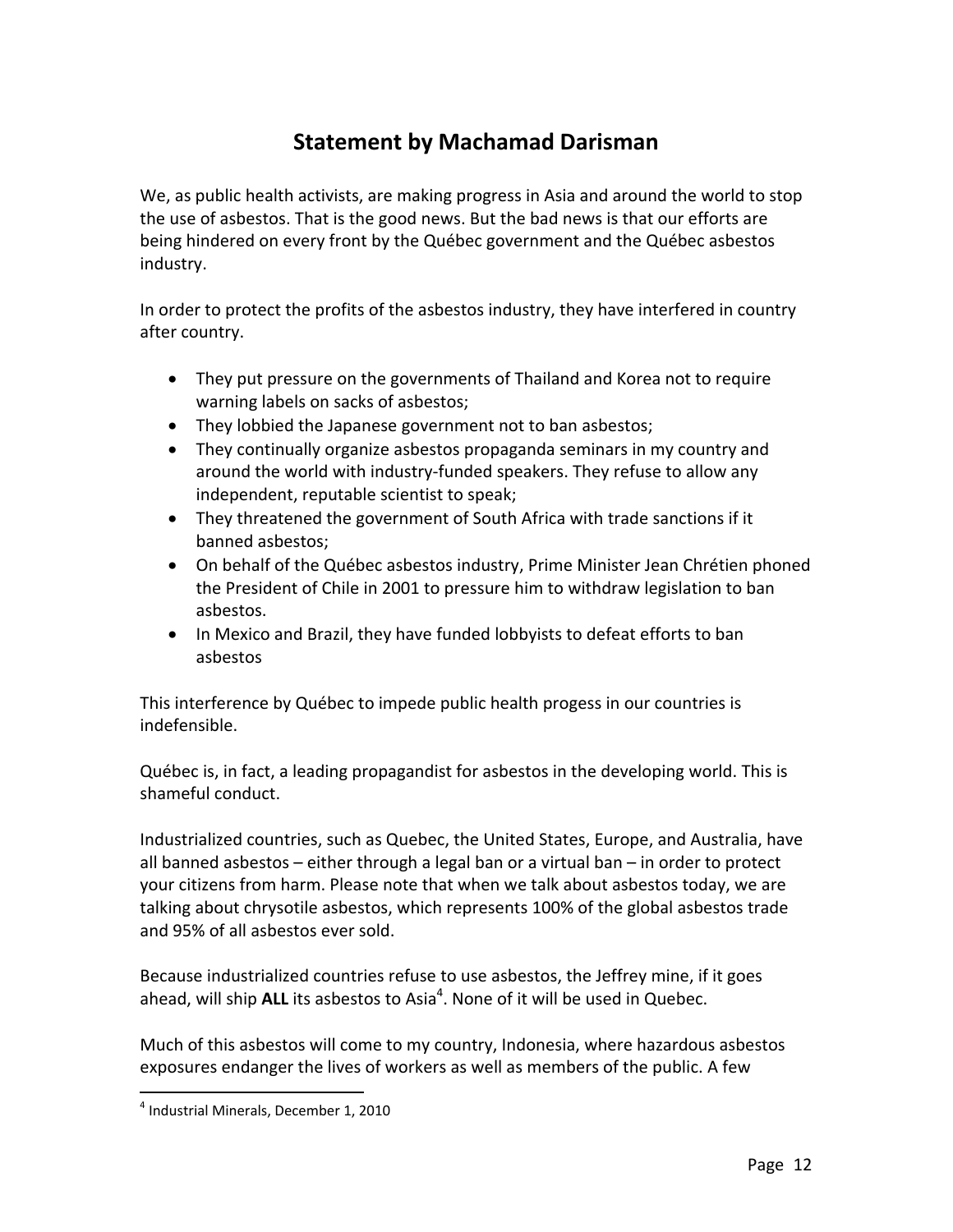months ago, I visited a town in West Java where a major asbestos processing factory is situated. Near the factory, I found a dump site littered with asbestos‐cement debris and discarded asbestos sacks. These sacks came from Quebec. Today, I am returning one of these sacks. I had hoped to personally return it to the Mayor of Asbestos – but he has refused to meet our delegation.

To help asbestos sale in the developing world, the Québec government asked the Canadian government to sabotage the UN Rotterdam Convention. The Canadian government obliged. It sabotaged the Convention , by refusing to allow the recommendation of the Convention's expert scientific body to be implemented. The recommendation, made repeatedly by the expert scientists, is to put chrysotile asbestos on the Convention's list of hazardous substances. This would mean that importing countries would at least have to be told that chrysotile asbestos is hazardous. This is a minimal safety measure that is good for protecting health but not for protecting profits. Canada, shamefully, chose to protect asbestos profits, not human health.

Prime Minister Harper has promised the Québec asbestos industry that he will again sabotage the Rotterdam Convention at its meeting in June 2011.

Canada is increasingly seen around the world as a major obstacle to progress on environmental issues. Québec is increasingly seen as a major world obstacle to progress on public health efforts to protect people from asbestos.

We are here today to say to the people of Québec directly and personally: please support our efforts to stop the use of asbestos in our countries, just as you have stopped using asbestos in Québec.

Please do not allow your taxes as citizens to finance the Jeffrey mine.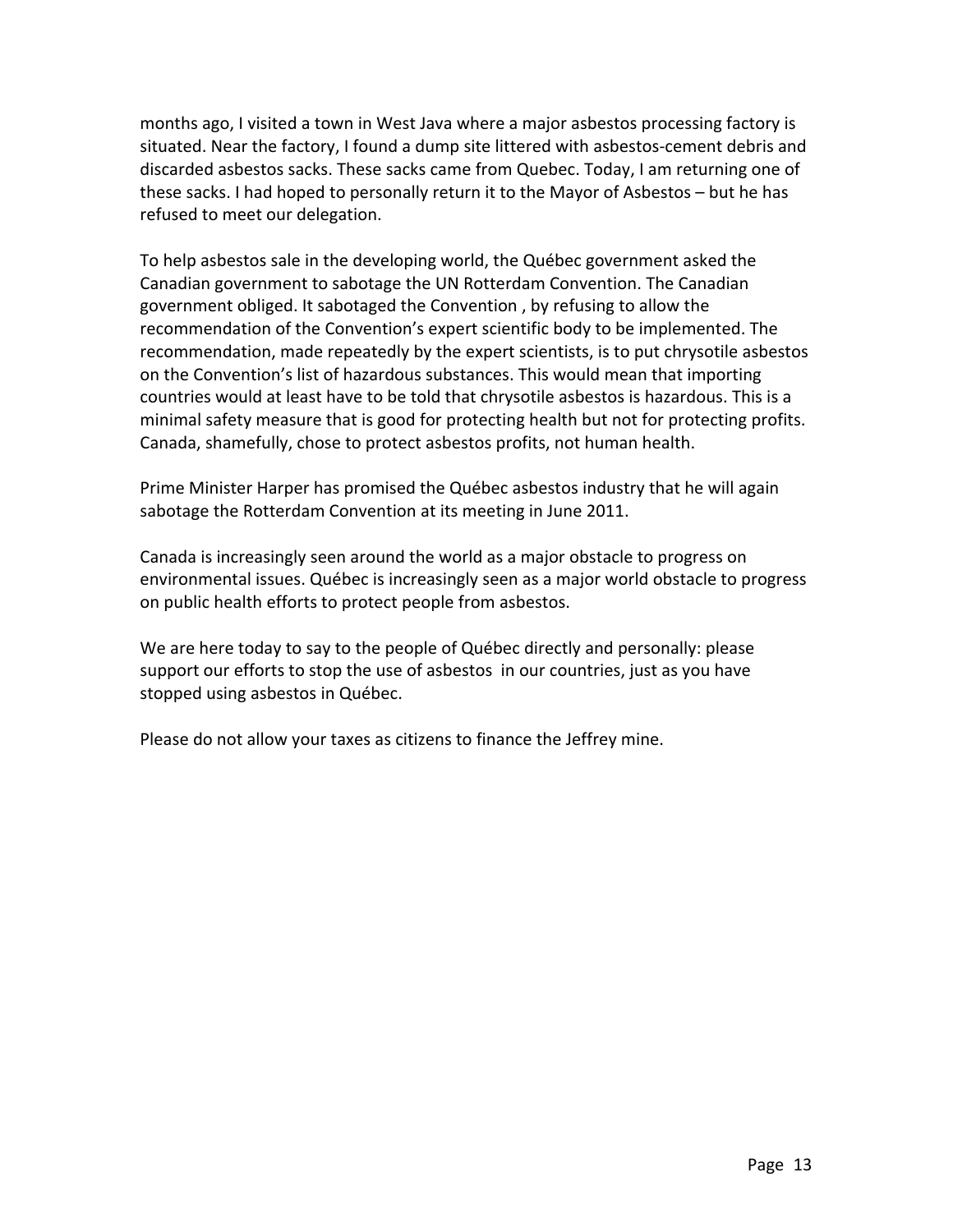### **Statement by Jeong‐Rim Lee**

I am Jeong‐Rim Lee and I am from Korea. I have asbestos cancer.

The first symptoms of my disease appeared on 20th APR, 2005. One year later I was diagnosed with pleural and peritoneal mesothelioma, a fatal cancer caused by asbestos. Before I was diagnosed with malignant Mesothelioma I suffered excruciating pain. The only medication I received was for this pain – it did not work.

After my condition was diagnosed, I began chemotherapy. By August 30, 2010, I had been treated with chemotherapy 32 times. At the moment, I am not receiving those treatments. My body is being given time off from these harsh infusions which make me very tired, nauseous and depressed.

#### **Asbestos has destroyed my life.**

When I first got sick, I did not know about asbestos. I had a vague idea that it was something used for rooves but that was all I knew.

In the last 5 years, I have learned a lot about asbestos. Most of all, I have learned how it can completely destroy a life and the life of those who love someone with an asbestos disease.

I have suffered not only physically but mentally. I am an ordinary 44 year old woman, with a husband, two children and a job. For years I trained to become a banker. I loved my job and worked very hard to be good at it. This is all gone now.

I have been hospitalized for long periods on three occasions. While I was in hospital, my husband was at his school, my poor babies were in our house (not our home as how can you have a home without a Mother))! They are just 9 and 13 years old. They did not understand why their Mother could not cook their food, or take them to school or kiss them good night. One day I was there and the next day I was gone. How can small children understand? If I could not understand what was happening to me, how could they?!!

It is not a surprise to learn that I became very depressed. I became suicidal as a result of my anxiety over my illness and my separation from my family. I had 9 more months of medical treatment for this condition and still I was apart from those I loved.

This time was traumatic for all of us. My young children were confused and sad and also depressed too. So, was my husband. Unfortunately, I still need to be treated for my depression. It has taken a lot of strength for me to make this trip to Canada but I think it important you hear from me what asbestos can do to innocent human beings.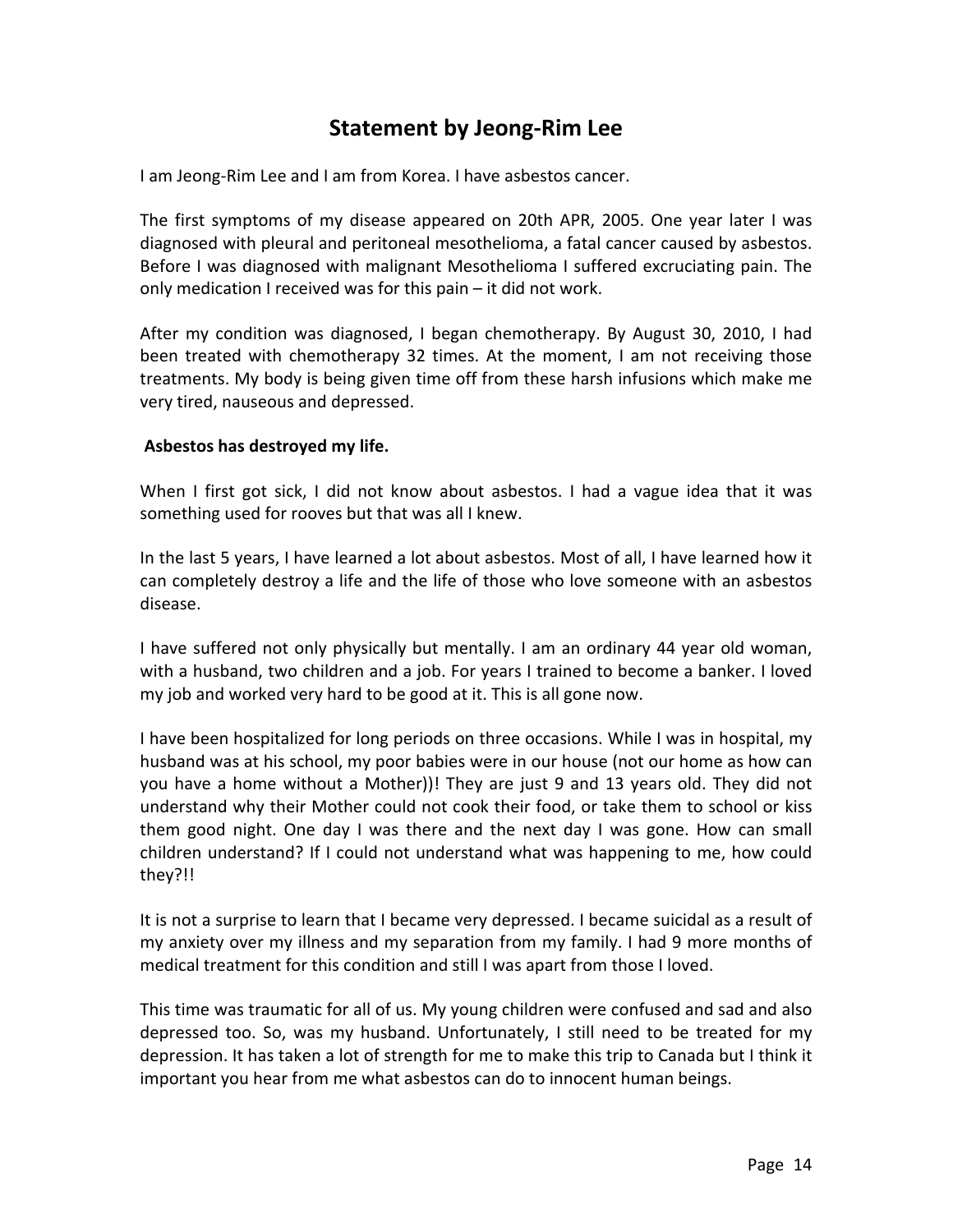### **How do I feel?**

Without pills I can not sleep by myself.

I have terrible pain in my shoulders, back, muscles and ribs . Everyday there seems to be a new symptom or an old one gets worse.

From time to time, I ask where, did the Asbestos in my chest come from?? Twenty years ago**,** I lived near a huge factory that produced chrysotile asbestos‐cement products. Maybe it was there I inhaled Asbestos fibers. Two other people who lived in the same Apartment building have already died from mesothelioma, the same disease I have.

Was this chrysotile asbestos produced in Korea or was it imported??? I don't know... no body knows.

What do I want – do I want compensation? Don't insult me. What good is money to me? What do I want? I want my life back!

I hope the people all over the world can breathe fresh air and work in safe conditions. It a basic human right to live and work in a safe environment – one which is not contaminated with deadly asbestos fibers.

I don't want there to be any more asbestos patients like me.

If you go ahead with the new Quebec asbestos mine, millions of more tonnes of asbestos will be sent to Asia. There will be many other people whose lives will be lost so that Asbestos investors can profit.

Please reconsider the plans for this mine....

My whole life has been destroyed by my disease, a disease which I got because of asbestos. My children will lose their mother, my husband will lose his wife.

### **Please stop the export of Asbestos from Canada.**

Thank you.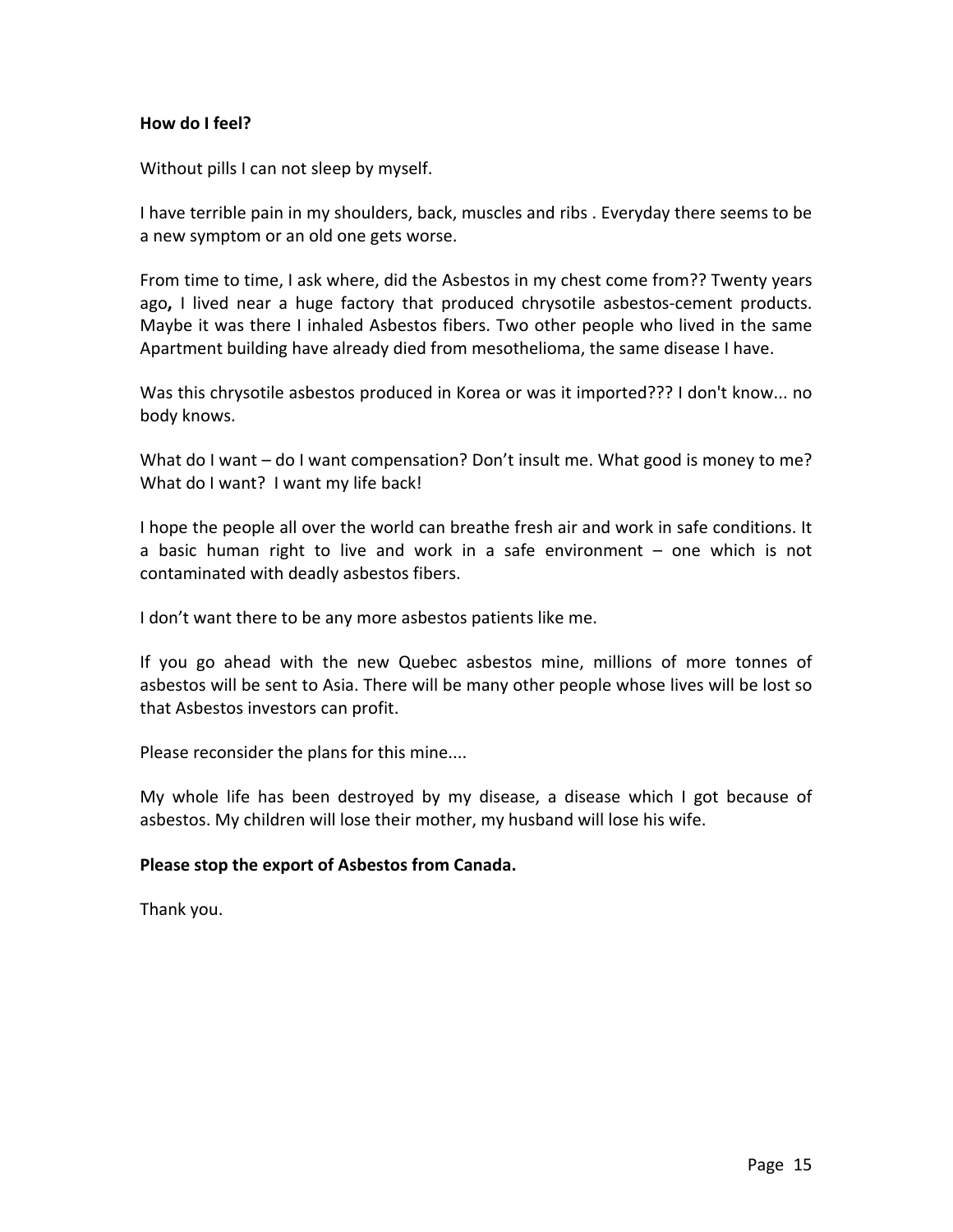### **Statement by Yeyong Choi**

### **Aren't our dead enough?**

Premier Jean Charest makes speeches at international gatherings on climate change, clai ming that he wants to be a leader for sustainable economy and global development. To be a global leader, Mr Charest has to see the fact that Québec is the leading exporter of the deadly mineral 'chrysotile' asbestos to Asia, exporting over 1.77 million tons during recent 11 years (1999‐2009), which is 76% of Québec's total asbestos export. The ratio o f export to Asia is getting higher every year. Québec chrysotile asbestos imported to Kor ea since 1991 is over 0.44 million tons, which is 59% of Korea's total chrysotile asbestos i mport.

I guess Mr Charest must not happy if I say 'Québec is the major Asian labor killer'. But it i s true. Not only workers but also many innocent residents. The forgotten words 'pollutio n export' and 'double standards' of 1970s and 1980s is now another name for Québec. If the new mine is allowed, then all the asbestos must be not used in Quebec or Canada, b ut will all be exported to Asia. Aren't our dead enough?



Yeyong CHOI Director of Asian Citizen's Center for Environment and Health (based in Seoul, Korea)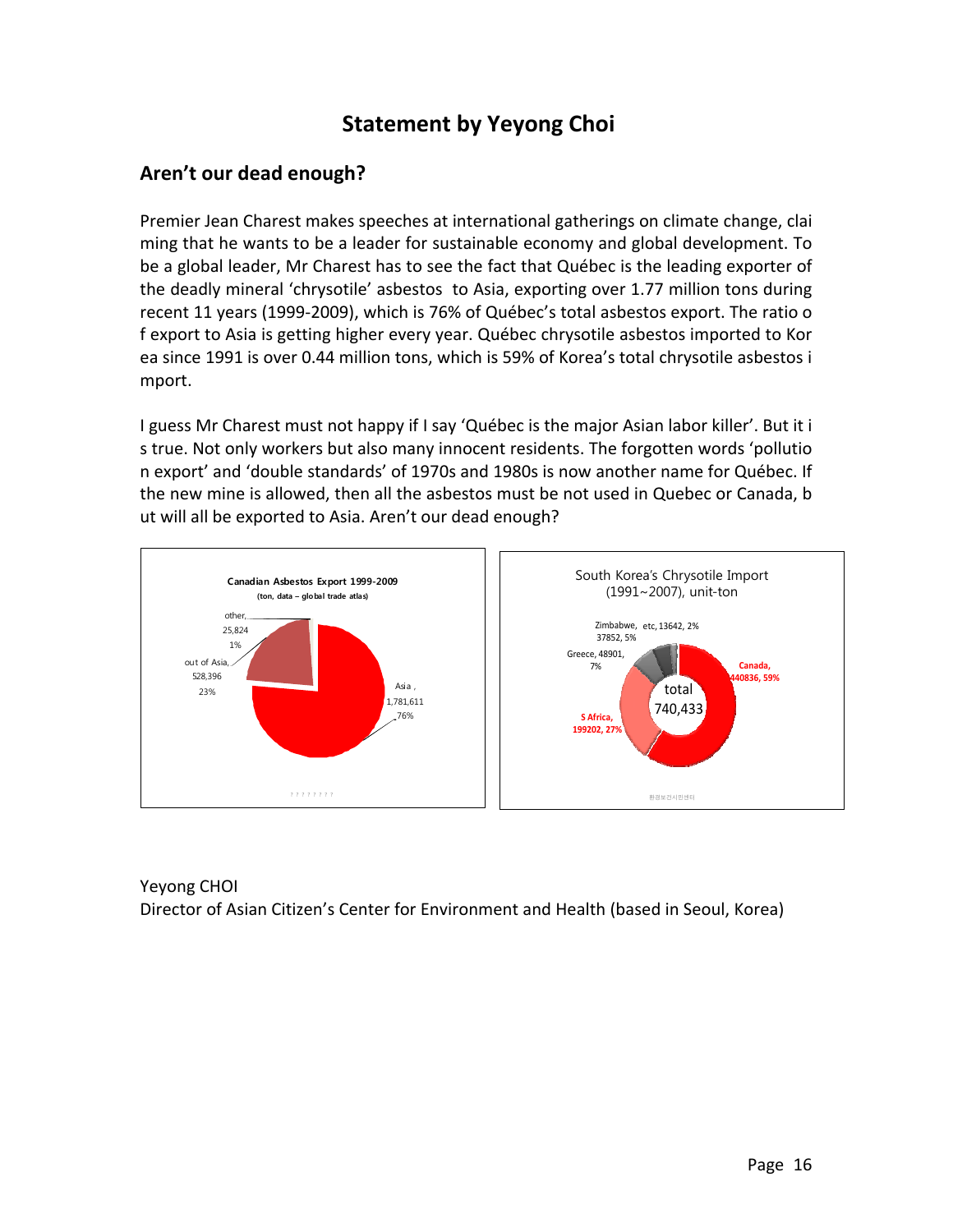#### *National Asbestos Bans<sup>5</sup>*

| Argentina       | Denmark        | Ireland       | Mongolia           | Seychelles     |
|-----------------|----------------|---------------|--------------------|----------------|
| Australia       | Egypt          | Israel        | Mozambique         | Slovakia       |
| Austria         | Estonia        | Italy         | <b>Netherlands</b> | Slovenia       |
| <b>Bahrain</b>  | Finland        | Japan         | New Caledonia      | South Africa   |
| Belgium         | France         | Jordan        | Norway             | Spain          |
| <b>Brunei</b>   | Gabon          | Korea (South) | Oman               | Sweden         |
| <b>Bulgaria</b> | Germany        | Kuwait        | Poland             | Switzerland    |
| Chile           | Greece         | Latvia        | Portugal           | United Kingdom |
| Croatia         | Honduras       | Lithuania     | Qatar              | Uruguay        |
| Cyprus          | <b>Hungary</b> | Luxembourg    | Romania            |                |
| Czech Republic  | Iceland        | Malta         | Saudi Arabia       |                |

#### *Current Asbestos Bans in Asia*

- **Singapore** 1989: Even though no raw asbestos is being imported to Singapore (under the Poisons Act 1989), the use of asbestos‐containing gaskets, jointing sheet material and some other products remains legal.
- **Japan** 2004: (with few exceptions) Industrial Safety and Health Act
- **Korea** 2007: (with few exceptions) Industrial Safety and Health Act
- **Mongolia** 2010: Governmental Order No.192 ‐ enforcement of this act remains problematic

#### *National Ban Timetables in Asia*

- **Taiwan** bans the use of asbestos in construction materials in 2008 under the Toxic Substances Management Act
- **Thailand**: ban expected by 2012 through a voluntary phase-out plan developed in 2007
- **Malaysia**: ban expected by 2015 through a voluntary phase‐out plan developed in 2009
- **Philippines:** ban expected by 2018 as specified in a draft code of practice adopted in 2008
- **Vietnam:** ban is expected by 2020 as stated in the National Program for the Elimination of Asbestos‐related Disease (NPEARD) developed in 2007
- **Taiwan:** comprehensive ban is expected by 2020 as announced by the Environmental Protection Agency in 2010

#### *New Dialogues on Asbestos in Asia*

**Cambodia**: consideration of the asbestos hazard began in 2009

 $\overline{a}$  $<sup>5</sup>$  Fro chronological information about the implementation of these bans, see:</sup> http://ibasecretariat.org/chron\_ban\_list.php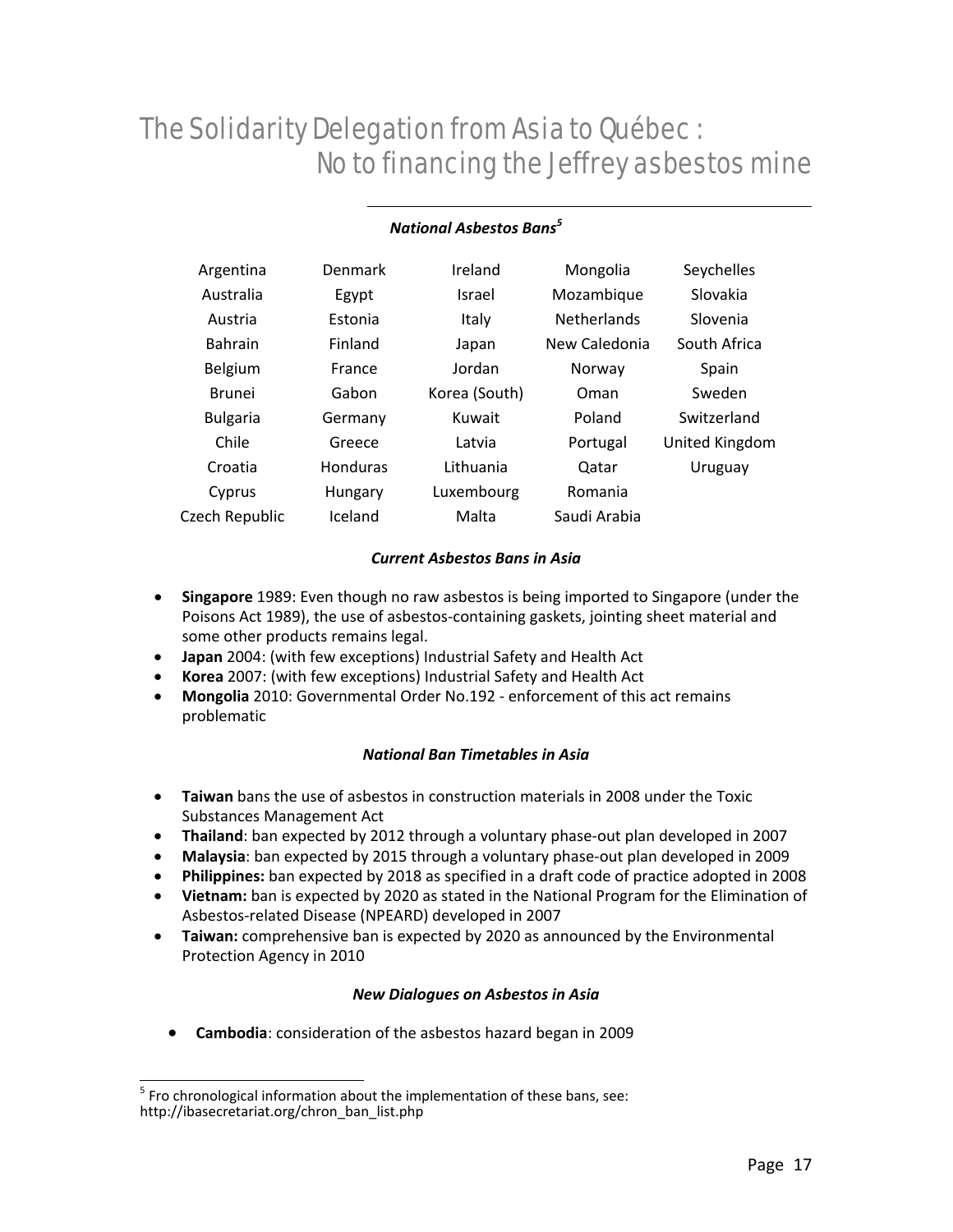

### **Canadian Asbestos Exports 1999‐2009**



 $^6$  The data used to construct the pie charts and bar graph was taken from Canada Export Statistics, Commodity: 2524, Asbestos as obtained by Canadian MP Pat Martin.

1